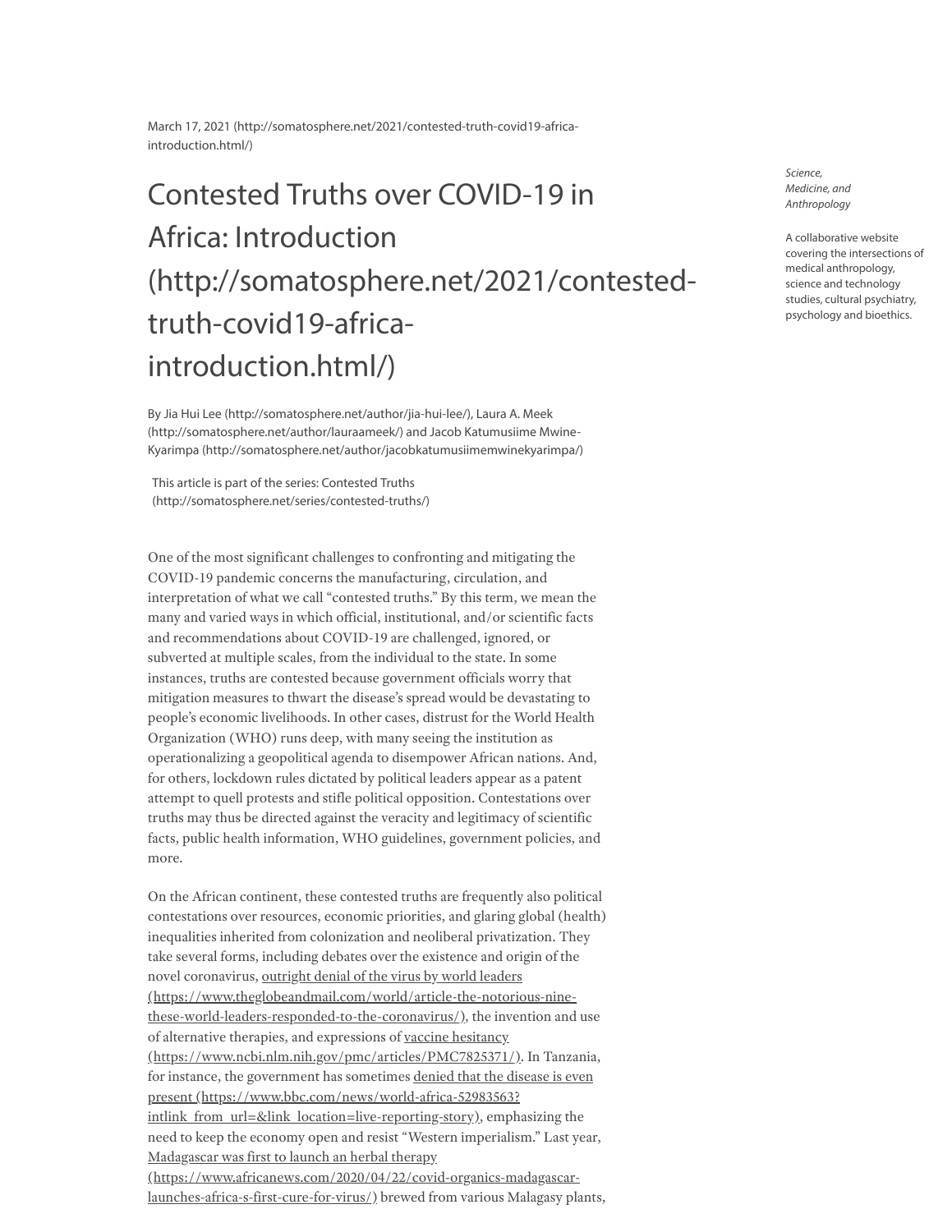exporting the therapeutic to the Comoros, Guinea-Bissau, Senegal, and Tanzania, an achievement framed as an instance of pan-African innovation. In Nigeria, COVID-19 was used by authorities to justify the violent quashing of public street protests over police brutality

[\(https://www.ctvnews.ca/world/nigeria-s-anti-police-brutality-protests-](https://www.ctvnews.ca/world/nigeria-s-anti-police-brutality-protests-block-major-roads-1.5148093?cache=%253FclipId%253D89680%3FclipId%3D375756)

block-major-roads-1.5148093?

cache=%253FclipId%253D89680%3FclipId%3D375756).

This series emphasizes the significance and co-production of political, epistemological, and social dimensions of contested truths in the African context. Such contestations are not unique to the COVID-19 pandemic. Similar concerns were paramount, for example, during the height of the HIV/AIDS crisis at the turn of the millennium in South Africa (Rijn 2006, Fassin 2007). However, the speed with which (dis)information travels and the rise of skepticism regarding science today raises new questions regarding the agnostic position taken by many anthropologists and other scholars in regards to epistemological and ontological difference. What are our responsibilities when it comes to researching and 'taking seriously' (Heywood 2012) experiences and practices that cast doubt on the authority of public health information? In the case of the COVID-19 pandemic, international media coverage has depicted herbal treatments

[\(https://www.cnn.com/2020/05/15/africa/madagascar-coronavirus-herbal-](https://www.cnn.com/2020/05/15/africa/madagascar-coronavirus-herbal-remedy-who-intl/index.html)

remedy-who-intl/index.html), healing prayers (https://www.scmp.com/week-asia/health-

[environment/article/3121445/why-are-south-korean-churches-magnet-](https://www.scmp.com/week-asia/health-environment/article/3121445/why-are-south-korean-churches-magnet-coronavirus-and)

coronavirus-and), conspiracy theories

(https://www.usatoday.com/story/tech/2021/03/10/covid-vaccine[facebook-youtube-instagram-black-misinformation-fight/6943180002/\)](https://www.usatoday.com/story/tech/2021/03/10/covid-vaccine-facebook-youtube-instagram-black-misinformation-fight/6943180002/)[,](https://www.codastory.com/disinformation/colombia-covid-crisis/) fake news (https://www.codastory.com/disinformation/colombia-covid-crisis/), and the refusal to practice physical distancing

[\(https://www.bbc.com/news/newsbeat-52281443\)](https://www.bbc.com/news/newsbeat-52281443) as threats eliciting panic and moral condemnation. This series challenges such a framing, in part by disaggregating these diverse practices and attending to their situatedness. Relatedly, as STS scholars, we also seek to situate the epistemological practices of authoritative bodies like the WHO and the Africa Centres for Disease Control and Prevention, rather than reinforcing notions of hegemonic knowledge as objective, universal, or apolitical.

In examining contested truths, contributors of this series also demonstrate the value of employing a multi-scalar approach. On the one hand, we attend to the nuances and details of specific life worlds in which certain truths do or do not—resonate with lived realities. On the other hand, contributors also emphasize the need to apprehend larger historical, social, and political processes inflecting local discourses and practices. Taken together, we maintain that it is as important as ever to challenge the underlying premises of the "scientific enterprise" and its long-standing preoccupation with differentiating science from pseudoscience

[\(https://lareviewofbooks.org/article/why-trusting-the-science-is](https://lareviewofbooks.org/article/why-trusting-the-science-is-complicated/)complicated/). We advocate for scholarly attention that goes beyond binaries of universal truths and falsities, but that instead elaborates on the methods, commitments, and stakes of different epistemological practices (Latour 2018, Stengers 2010). Despite this broad consensus, as co-editors of this series, we are conflicted—and not necessarily in agreement—about how far such epistemological symmetry (Bloor 1976) should be maintained or when/how scholars should take a stand in defense of certain truths against others. Still, we believe that rethinking our commitments to epistemological symmetry will become even more crucial in a post-pandemic world where biomedical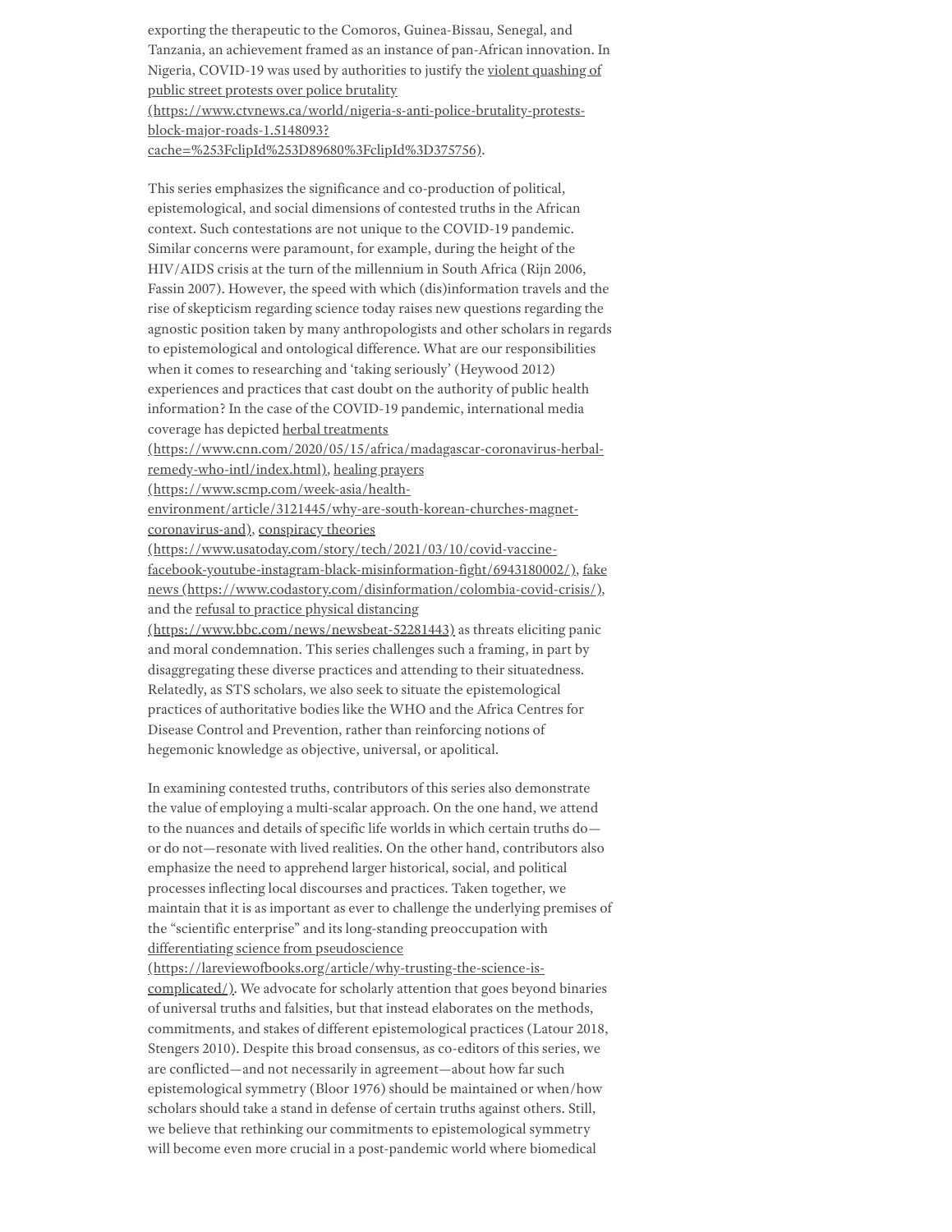truths will likely be deployed in ways that gatekeep access to vaccines and healthcare while simultaneously restricting mobility, resulting in profoundly discriminating effects on many Africans' ability to flourish.

Situating these questions in the African context, this series explores contested truths through discussions of biomedical expertise and authority, state power and violence, and religion and ontological multiplicity, situating these phenomena within ongoing legacies of colonialism, missionization, racism, development, securitization, and neoliberalization on the continent. Consider, for instance, the suggestion by a French scientist [\(https://www.bbc.com/news/world-europe-52151722\)](https://www.bbc.com/news/world-europe-52151722) that clinical trials for a possible coronavirus vaccine should be conducted "in Africa, where there are no masks, no treatments, no resuscitations." Implied in this comment is a prevalent generalization that African nations have substandard healthcare, that Africans seldom heed public health advice, and that they are ideal test subjects (Vaughan 1991, Tilley 2011, Bulhan 2015). Such legacies and the ideologies that undergird them reproduce the "African tragedy" in global public health—"the uncritical epistemic industry that has long produced knowledge of African development as a monolithic and primordial tragedy [\(https://africasacountry.com/2021/02/the-business-of-black-death\)"](https://africasacountry.com/2021/02/the-business-of-black-death) (Harper-Shipman and Bako 2021, Smith 2006). They do so by concealing the decades of neoliberal deregulation that has left many African healthcare systems under-resourced even as Africa itself serves as raw data for clinical trials and experiments, whose breakthroughs are simultaneously inaccessible to many on the continent (*See,* Bond and Dor 2003, Richardson 2020). These dynamics crucially set the scene for the discussion that follows in this series. However, this is not the only story that needs telling. Contested truths around COVID-19 in Africa (as elsewhere) are complex, multifarious, and often ambivalent—refusing to be encapsulated within a "single story" (Mkhwanazi 2016).

A lesser told story of contested truths concerns agency in its various manifestations: individual and collective, political and spiritual, transformative and reactionary. As our series' contributors will demonstrate, expressions of agency often drive contested truths around COVID-19. In some instances, contesting COVID-19 is a populist expression of discontentment with the secular state's attempt to impose itself and the univocality of its truth (Mazzarella 2019, Mignolo 2018). For instance, when religious leaders in Uganda demanded the reopening of places of worship, President Yoweri Museveni required that they first harmonize with his scientists [\(https://www.ugchristiannews.com/museveni-declines-to-lift-ban](https://www.ugchristiannews.com/museveni-declines-to-lift-ban-on-church-services/)on-church-services/), even while his lead scientist—the Minister of Health flouted COVID-19 rules. As citizens interpreted the state's handling of this situation, they initiated a "new political discourse" (Feierman 1990) that opened alternatives for confronting the virus; alternatives that were deft improvisations in defiance of the state's impositions. This was perhaps best encapsulated by the popular urban song, *Tumbiza* [\(https://www.youtube.com/watch?v=sRru4znLUHQ\)](https://www.youtube.com/watch?v=sRru4znLUHQ), with its defiant message and sarcastic attitude towards security forces' inattention to enforcing COVID-19 regulations. This song was eventually banned by the Ugandan state, but—in a context where hundreds of people were arrested [\(https://www.monitor.co.ug/uganda/news/national/500-arrested-as-police](https://www.monitor.co.ug/uganda/news/national/500-arrested-as-police-resume-covid-19-operations-1929558)resume-covid-19-operations-1929558) and several others [\(https://www.monitor.co.ug/uganda/news/national/covid-19-how](https://www.monitor.co.ug/uganda/news/national/covid-19-how-ugandans-died-at-the-hands-of-security-agents-1916380)[ugandans-died-at-the-hands-of-security-agents-1916380\)](https://www.bbc.com/news/world-africa-53450850) died at the barrel of the gun (https://www.bbc.com/news/world-africa-53450850)— its power as a "weapon of the weak" was profound (Scott 1985). As this series explores, contested truths thus function as strategies for challenging the legitimacy of political states. Contributors will examine the agentive discourses and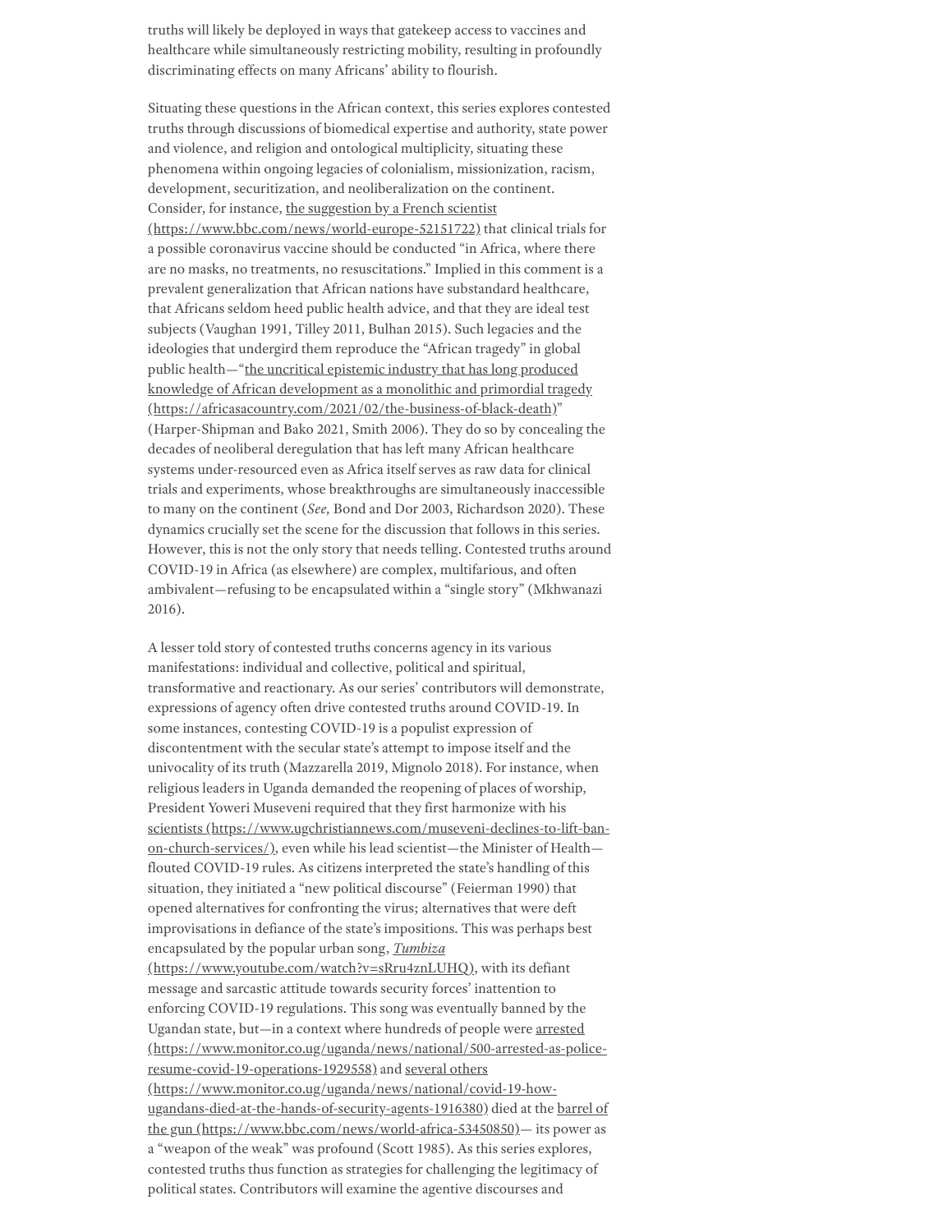practices of African citizens in the midst of the coronavirus pandemic. Through speech and song, action and refusal to act, African publics express their doubt in the state's ability or willingness to manage this crisis.

The stakes of these discussions are high. In Tanzania, President John Magufuli declared the country free of COVID-19 and the country ceased reporting cases in May 2020. President Magufuli also called into question the epistemological authority of science by testing the COVID-19 test itself [\(https://allafrica.com/stories/202005060969.html\),](https://allafrica.com/stories/202005060969.html) revealing that the National Health Laboratory returned positive results for samples from a goat, a quail, and a pawpaw fruit. On national television, he intimated that both laboratory staff and (opposition) politicians who were calling for lockdowns were secretly "on the payroll of imperialists [\(https://www.thecitizen.co.tz/news/Magufuli--Why-I-don-t-trust-Covid-19-](https://www.thecitizen.co.tz/news/Magufuli--Why-I-don-t-trust-Covid-19-test-results/1840340-5542250-jjn1iaz/index.html)

test-results/1840340-5542250-jjn1iaz/index.html)." And, more recently, President Magufuli made waves by announcing that Tanzania will not vaccinate [\(https://www.bbc.com/news/world-africa-55900680\)](https://www.bbc.com/news/world-africa-55900680) its citizens, prompting many to fear that a hidden epidemic

[\(https://bucket.mg.co.za/wp-media/eef46173-thecontinentissue36.pdf\)](https://bucket.mg.co.za/wp-media/eef46173-thecontinentissue36.pdf) is claiming countless lives amidst political censorship that suppresses media coverage and medical reporting. In Uganda, the state repeatedly arrested [\(https://www.aljazeera.com/news/2020/12/30/uganda-police-arrest-bobi](https://www.aljazeera.com/news/2020/12/30/uganda-police-arrest-bobi-wine-tear-gas-supporters)wine-tear-gas-supporters) a leading opposition candidate, Robert Kyagulanyi (alias Bobi Wine) over charges of disobeying COVID-19 guidelines set up during the 2021 elections. The ensuing protests have led to the death of 37 people (https://www.washingtonpost.com/world/africa/uganda-protests[bobi-wine/2020/11/20/efe106ec-2aa6-11eb-9c21-3cc501d0981f\\_story.html\)](https://www.washingtonpost.com/world/africa/uganda-protests-bobi-wine/2020/11/20/efe106ec-2aa6-11eb-9c21-3cc501d0981f_story.html) and dozens more injuries. [\(https://www.bbc.com/news/world-africa-](https://www.bbc.com/news/world-africa-55006561)55006561)

The contributors to this series approach contested truths through our situated positions as Africanist and African scholars—an orientation that makes us particularly attuned to the historical and political context shaping whose truths become contested, legitimated, or discredited. One of our aims in establishing this series is to create a platform for these urgent ethical and intellectual questions to be considered, discussed, and debated, with an ethos of openness, humility, and non-innocence (Haraway 1991). We have been inspired by other reflections—such as those found at Corona Times [\(https://www.coronatimes.net/\)—that](https://www.coronatimes.net/) explore the COVID-19 pandemic's wide-ranging effects on social, economic, and political life. How 'truth' is constructed, regulated, circulated, and contested during this pandemic will likely shape the way future public and global health systems are designed and perhaps even how information is disseminated for many years to come. At the crux of these, and our, discussions are questions about life—and the care, responsibility, and accountability required to support its vitality and flourishing. Drawing upon examples from Cameroon, the Democratic Republic of the Congo, Kenya, Tanzania, South Africa, Uganda, Zambia, and beyond, contributors to this series alert us to the looming question of how to treat and analyze contested truths in a post-pandemic era. They ask: What would it look like to think beyond the binaries of true and fake news, biomedical and alternative therapies, information and disinformation?

*Jia Hui Lee [\(https://web.mit.edu/hasts/graduate/jiahuilee.html\)](https://web.mit.edu/hasts/graduate/jiahuilee.html) is a PhD candidate at the Massachusetts Institute of Technology. His research focuses on human-rodent encounters in Morogoro, Tanzania, including practices of interspecies communication and sensing, as sites from which people who work with other animals think about work, development, and postcolonial futures.*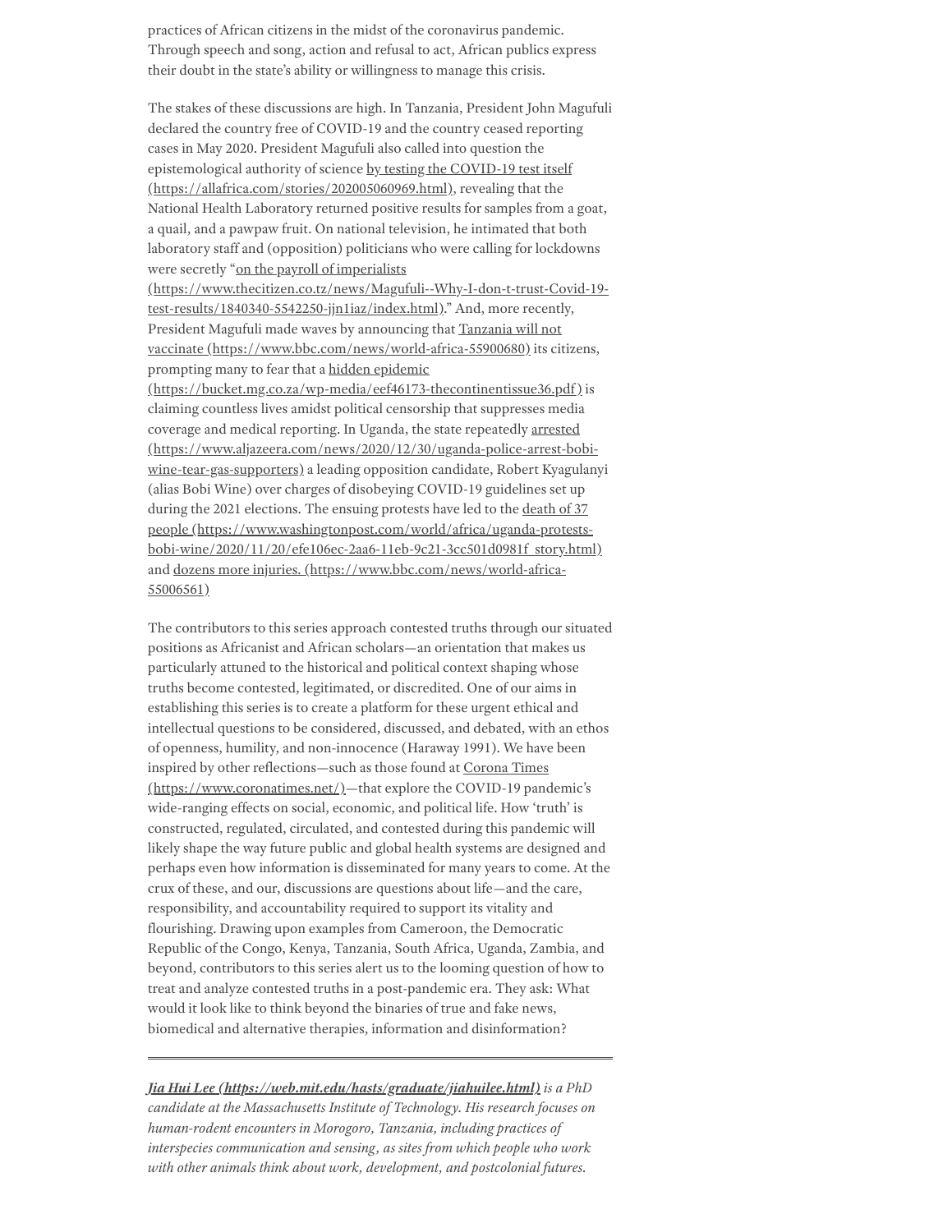*Laura A. Meek [\(https://chm.hku.hk/dr\\_laura\\_meek.html\)](https://chm.hku.hk/dr_laura_meek.html) is an Assistant Professor in the Centre for the Humanities and Medicine at the University of Hong Kong. She is a medical anthropologist who researches bodily epistemologies and the politics of healing in Tanzania. Her current book manuscript,* Pharmaceuticals in Divergence*, approaches everyday experiments with pharmaceuticals as evidence of both radical uncertainty and world-making innovation in Africa.*

## *Jacob Katumusiime Mwine-Kyarimpa*

*[\(https://www.facebook.com/katumusiime.jacob\)](https://www.facebook.com/katumusiime.jacob) is a PhD Fellow at the Makerere Institute of Social Research, Makerere University. He majors in Cultural Studies and minors in Political Studies. His research interests are in religion and politics, social movements, political violence, decolonization and postcolonial studies. He is presently researching the* Movement for the Restoration of the Ten Commandments of God *and the 2000 Kanungu Inferno. Mwine-Kyarimpa lives in Kampala, Uganda.*

## **Works Cited**

Bloor, David. 1976. *Knowledge and Social Imagery*. Chicago, IL: University of Chicago Press.

Bond, Patrick and George Dor. 2003. Uneven Health Outcomes and Political Resistance Under Residual Neoliberalism in Africa. *International Journal of Health Services* 33(3): 607-630.

Bulhan, Hussein A. 2015. Stages of Colonialism in Africa: From Occupation of Land to Occupation of Being. *Journal of Social and Political Psychology* 3(1): 239-256.

Fassin, Didier. 2007. *When Bodies Remember: Experiences and Politics of AIDS in South Africa*. Berkeley, CA: University of California Press.

Feierman, Steven. 1990. *Peasant Intellectuals: Anthropology and History in Tanzania.* Madison, WI: University of Wisconsin Press.

Haraway, Donna J. 1991. A Cyborg Manifesto: Science, Technology, and Socialist-Feminism in the Late Twentieth Century. In *Simians, Cyborgs, and Women: The Reinvention of Nature.* Pp. 149-181. New York, NY: Routledge.

Harper-Shipman, T. D. and Kim Bako. 2021. The Business of Black Death. *Africa Is a Country.* February 5. https://africasacountry.com/2021/02/thebusiness-of-black-death [\(https://africasacountry.com/2021/02/the-business](https://africasacountry.com/2021/02/the-business-of-black-death)of-black-death).

Heywood, Paolo. 2012. Anthropology and What There Is. *Cambridge Journal of Anthropology* 30(1): 143–51.

Latour, Bruno. 2018. *An Inquiry into Modes of Existence: An Anthropology of the Moderns.* Translated by Catherine Porter. Cambridge, MA: Harvard University Press.

Mazzarella, William. 2019. The Anthropology of Populism: Beyond the Liberal Settlement. *Annual Review of Anthropology* 48: 45-60.

Mignolo, Walter D. 2018. Eurocentrism and Coloniality: The Question of Totality of Knowledge. In *On Decoloniality: Concepts, Analytics, Praxis,* edited by Walter D. Mignolo and Catherine E. Walsh. Pp. 194-210. Durham, NC: Duke University Press.